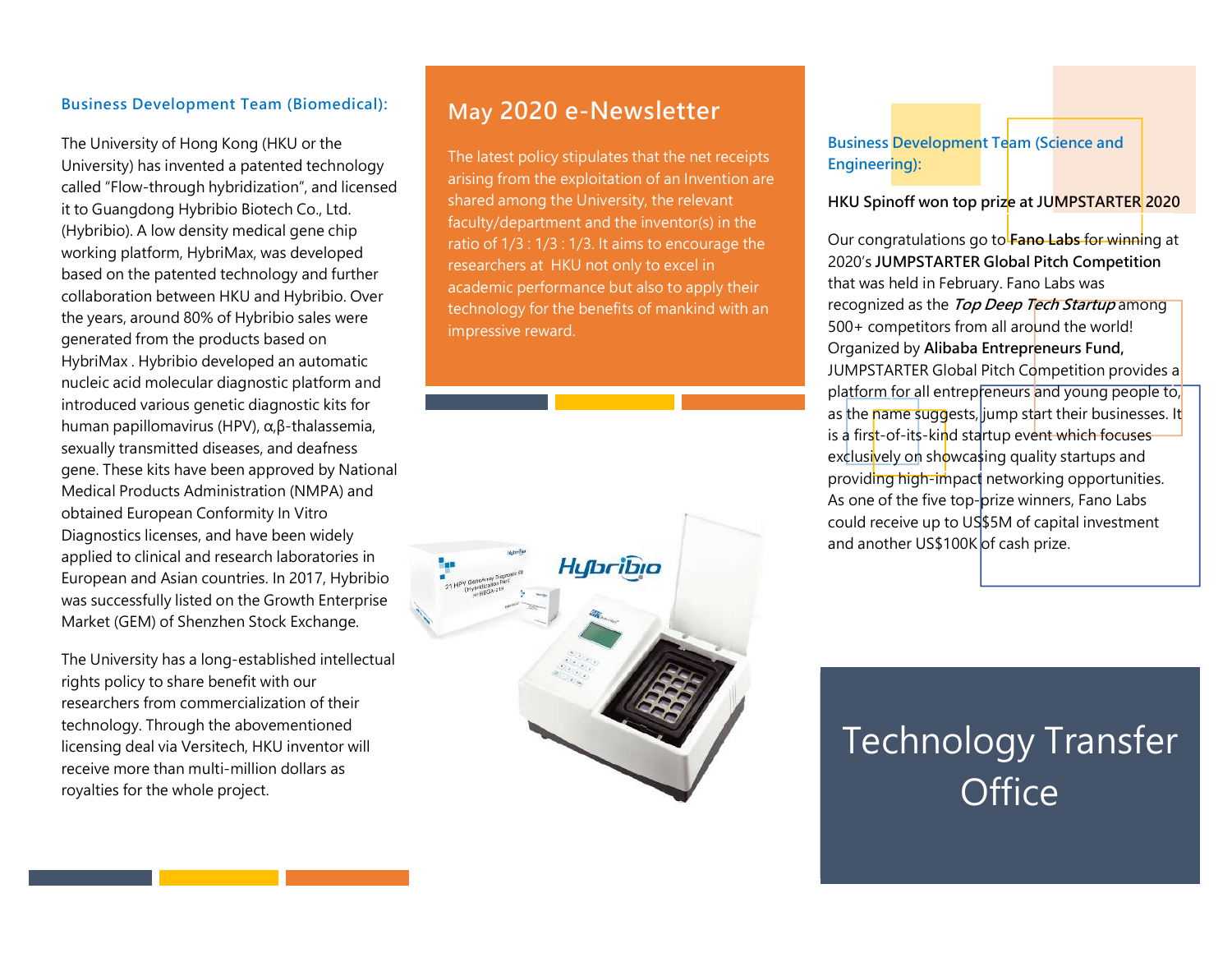Co-founded by Prof. Victor Li, Chair of Information Engineering, and Dr. Miles Wen, a PhD graduate of our EEE Department supervised by Prof. Li, Fano Labs is an AI company specializing in Speech Recognition and Natural Language Processing technologies. The company focuses on a variety of languages and dialects, and helps enterprises with customer service, compliance and other lines of business. Fano Lab is a recipient of our TSSSU@HKU award.

For more information about our TSSSU@HKU technology startup support program, please visit our website at www.tto.hku.hk/public/tsssu/index.html

FANOLODS



During the period, our BD colleagues has tackled 83 TT cases in total, of which 25% were engagements within the HKU community and the other 75% were with external parties. Out of these 83 cases, 67 of them were related to technology commercialization and industry engagement, 6 were related to entrepreneurship and incubation support and the remaining 10 were related to TT marketing and outreaching activities.

#### Legal Team:

The members of the Legal Team of Technology Transfer Office are committed to carrying out its function to support HKU's mission: Technology transfer, research and knowledge exchange. Our duty is to protect HKU's interest; mitigate potential risks or liabilities; identify legal issues; ensure compliance with laws, regulations and HKU policies; and escalate important issues to senior management of HKU.

Currently, our Legal Team consists of 1 Senior Legal Counsel, 2 Legal Counsels, 1 PRC Legal Consultant, 1 Legal Executive and 1 temporary staff member.

One of the important roles of our Legal Team is to prepare and review agreements for various stakeholders: Technology Transfer Office/ Versitech Limited, Research Services Registry, Knowledge Exchange Office, The University of Hong Kong Shenzhen Institute of Research and Innovation and The University of Hong Kong Zhejiang Institute of Research and Innovation. As illustrated in the chart below, the number of agreements/cases handled by our Legal Team in the last 5 ½ years had been drastically increasing. For year 2019/2020, there were 538 cases from the period of 1 July 2019 to 31 December 2019, which exceeded half of the total number of cases in year 2018/2019. We foresee that the number of agreements in the coming years will continue to rise.

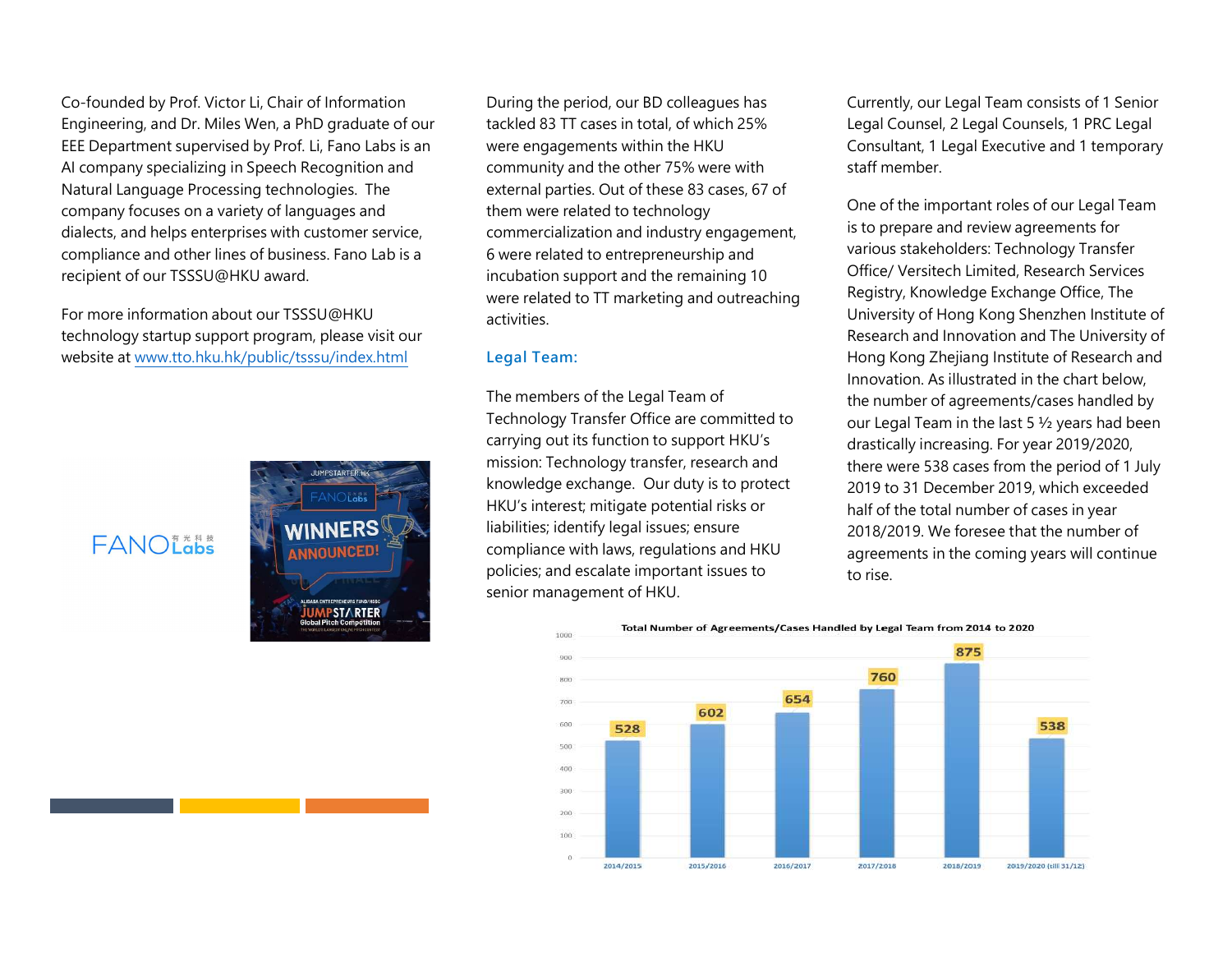In order to offer efficient legal assistance to various stakeholders, our Legal Team has a performance pledge regarding the turnaround time of document reviews: within 4 working days for straightforward and simple cases and 10 working days for complicated matters that require substantial review and amendments. Nevertheless, our Legal Team has achieved the turnaround time of 2 working days for a substantial amount of cases. Further, it is very often that urgent cases are given to our Legal Team, where review and revert intraday are required.

Our future newsletters, will further elaborate in detail the types of agreements/documents which our Legal Team is in the course of preparation and review, and the common/important legal issues that we would seek for senior management's approval. Should you have any enquiries and/or comments, please contact and electrical us at legalteam@tto.hku.hk. We look forward to serving you!

#### IPM Team

Patent is a right granted by the government to recognize and reward inventors in contributing to their inventions. Patentees enjoy financial benefits from enforcing their patents, and at the same time they are obliged to disclose their inventions to the public.

We, the Intellectual Property Management (IPM) team in the Technology Transfer Office (TTO), are responsible for handling and managing the entire intellectual property (IP) portfolio for HKU. When you wish to have a patent protection for your invention, you can fill in and submit an Invention Disclosure Form (IDF) to us, which is downloadable from our TTO webpage. Upon receipt of your complete and signed IDF, we will review your invention and prepare a report on patentability, and present the report to the Evaluation Committee for their decision on



whether to support filing a patent application for your invention.

As of mid-March, we filed a total number of 86 patent applications, which included 21 US provisional applications and 25 PCT international patent applications in the current fiscal year 2019/20.

Thus, if you wish to protect your invention, no matter it is a prototype or merely a conceptual idea in your mind, feel free to give us a call and we are more than happy to discuss a suitable patent strategy with you.

| 发明专利证书                                   |                                                                                                                              |
|------------------------------------------|------------------------------------------------------------------------------------------------------------------------------|
|                                          |                                                                                                                              |
| 发明名称:                                    |                                                                                                                              |
| 发 明 人:                                   |                                                                                                                              |
| 专 利 号:                                   |                                                                                                                              |
| 专利申请日:                                   |                                                                                                                              |
| 专 利 权 人: 香港大学                            |                                                                                                                              |
| 地 址: 中国香港薄扶林道                            |                                                                                                                              |
| 授权公告日:                                   | 授权公告号:                                                                                                                       |
| 申请日起算,<br>利权人的姓名或名称、国籍、地址变更等事项记载在专利登记簿上。 | 国家知识产权局依照中华人民共和国专利法进行审查,决定授予专利权,颁发发明专利<br>证书并在专利登记簿上予以登记。专利权自授权公告之日起生效。专利权期限为二十年,自<br>专利证书记载专利权登记时的法律状况。专利权的转移、质押、无效、终止、恢复和专 |
|                                          |                                                                                                                              |